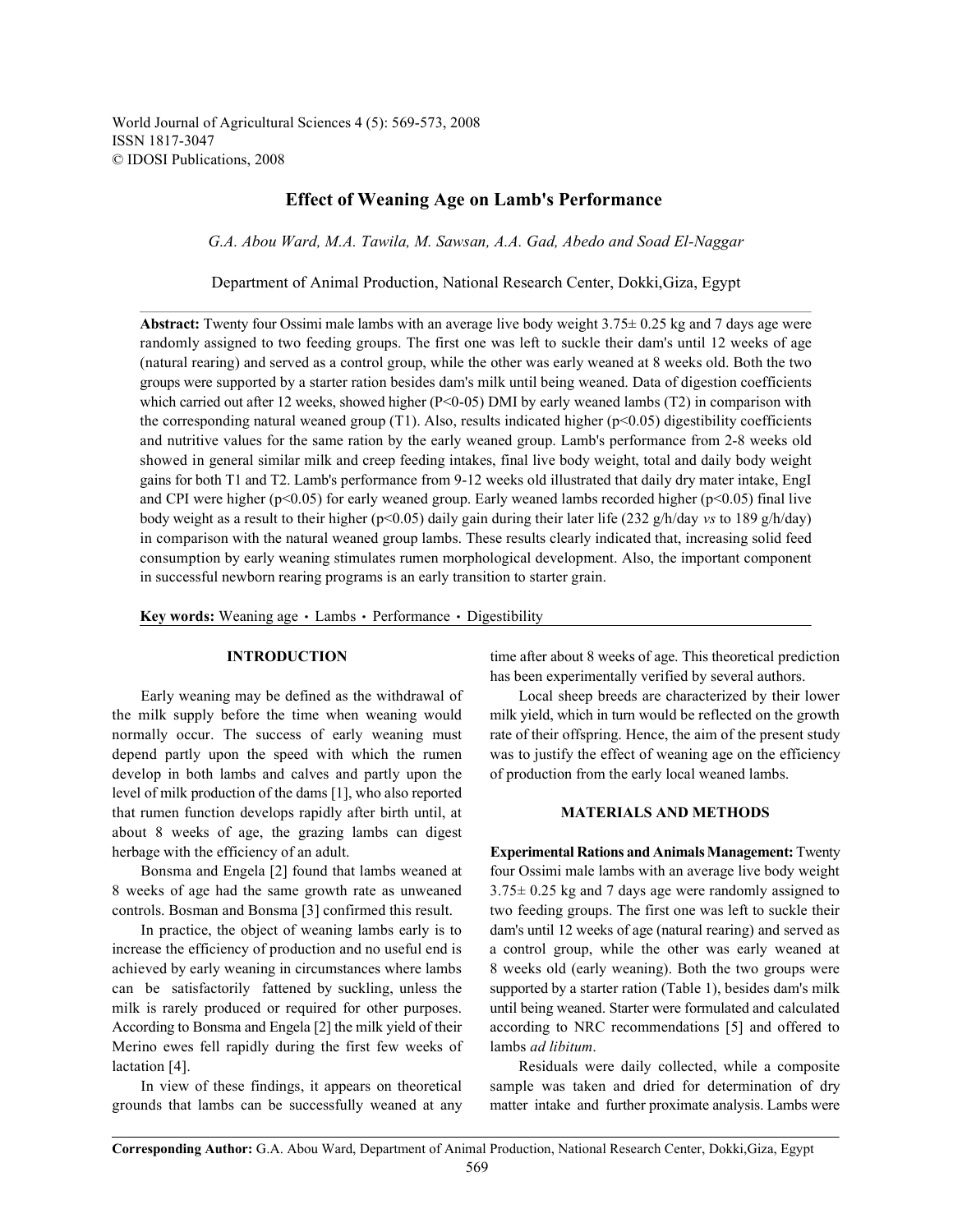Table 1: Composition of creep feeding ration offered to early and natural weaned lambs from 2-12 weeks old on (DM basis %)

| $\frac{1}{2}$                  |      |       |                      |     |            |
|--------------------------------|------|-------|----------------------|-----|------------|
|                                |      |       | % ration composition |     |            |
| <b>Yellow Corn</b>             |      |       | 55.00                |     |            |
| Soybean meal                   |      |       | 30.00                |     |            |
| Wheat bran                     |      |       | 7.00                 |     |            |
| Molasses                       |      |       | 5.00                 |     |            |
| Lime stone                     |      |       | 1.50                 |     |            |
| Sodium chloride                |      |       | 1.00                 |     |            |
| Mineral mix. and Vit. (Premix) |      |       | 0.50                 |     |            |
| Price LE / Ton                 |      |       | 663.80               |     |            |
| $%$ DCP                        |      | 13.83 |                      |     |            |
| $%$ TDN                        |      |       | 81.00                |     |            |
| DM                             | OM   | CP    | EE                   | CF  | <b>NFE</b> |
| 90.9                           | 93.8 | 19.1  | 3.1                  | 4.4 | 67.2       |
|                                |      |       |                      |     |            |

\* Primex, contained/kg Mn. 33 mg, Zn 25 mg, Fe 20 mg, Cu 6 mg, I 800 mg, Sel 66 mg and Co 160 mg.

kept in semi-opened pens, while water and salt blocks were freely available.

Animals were weighed biweekly intervals before morning meal, while daily feed intake, changes in live body weight, average daily gain, feed conversion (kg DMI/kg. gain) and feed costs (LE/kg. gain) were estimated.

**Milk Determination:** Average daily milk intake by lambs was determined once weekly during the rearing period, by milk difference technique according to Louca *et al*, [6].

**Digestibility Trails and N Balance:** A metabolic trail and N balance was conducted to evaluate the digestibility, feeding values and N retention of the experimental rations.

Simultaneously, by the end of the study (12 weeks), four representative lambs per each dietary treatment were randomly chosen and used in a digestibility trail. Lambs were placed in metabolic cages, weighed at the start and the end of the trail. The duration period of the trail, consisted of 7 days as an adaptation and preliminary period, followed by another 7 days as a collection one. Over the collection period, daily amounts of feed consumed and residuals were accurately weighed and recorded, meanwhile, faeces and urine were quantitatively collected once daily at 8 a.m.

**Faeces Collection:** The daily samples of faeces (10%) were immediately frozen at  $20^{\circ}$ C. At the end of the collection period, a composite sample for each lamb was prepared and dried in a drying oven at 65°C for 48 hours and then grinding and stored in suitable jars for proximate analysis. Also a composite sample of experimental rations were prepared by drying, grinding and stored in tight jars for further chemical analysis.

**Urine Sampling:** Five m1 of diluted sulphuric acid (1:1) were added in the urine collecting bottles to avoid ammonia losses. The urine output was measured daily along the collection period for each animal and representative samples (10%) were collected daily from each animal and a composite sample was then stored at -20 °C for nitrogen determination.

**Chemical Analysis:** Samples of feeds and faeces were analyzed for dry matter (DM), crude protein (CP), crude fiber (CF), ether extract (EE), ash contents and nitrogen in urine according to AOAC [7] procedures. Nitrogen free extract (NFE) of feed and faeces was assessed by difference.

**Statistical Analysis:** Data were analyzed using the general linear models procedure adopted by SAS [8]. Difference between means were tested for significances using the L.S.D test according to Duncan [9]. One way analysis of variance was adopted using the following equation:

$$
Yij = u + Ti + Eij
$$

Where:

Yij = The observations of the parameter measured.  $U =$ Overall means  $Ti = The effect of replication$  $Eij$  = The random error term.

## **RESULTS AND DISCUSSION**

**Effect of Age at Weaning on Digestion Coefficients, N Balance and Nutritive Values of the Experimental Rations:** Data presented in Table 2 showed higher (P<0-05) DMI by early weaned lambs in comparison with the corresponding natural weaned group (780 *vs* 560 g/h/day, respectively).

This may be related to early weaning practice, as a managerial mechanism which positively encouraged lambs of the early weaned group to increase their intake to satisfy their daily requirements through the freely available access of solid feed. In addition, the earlier separation from the dams for longer times in their early life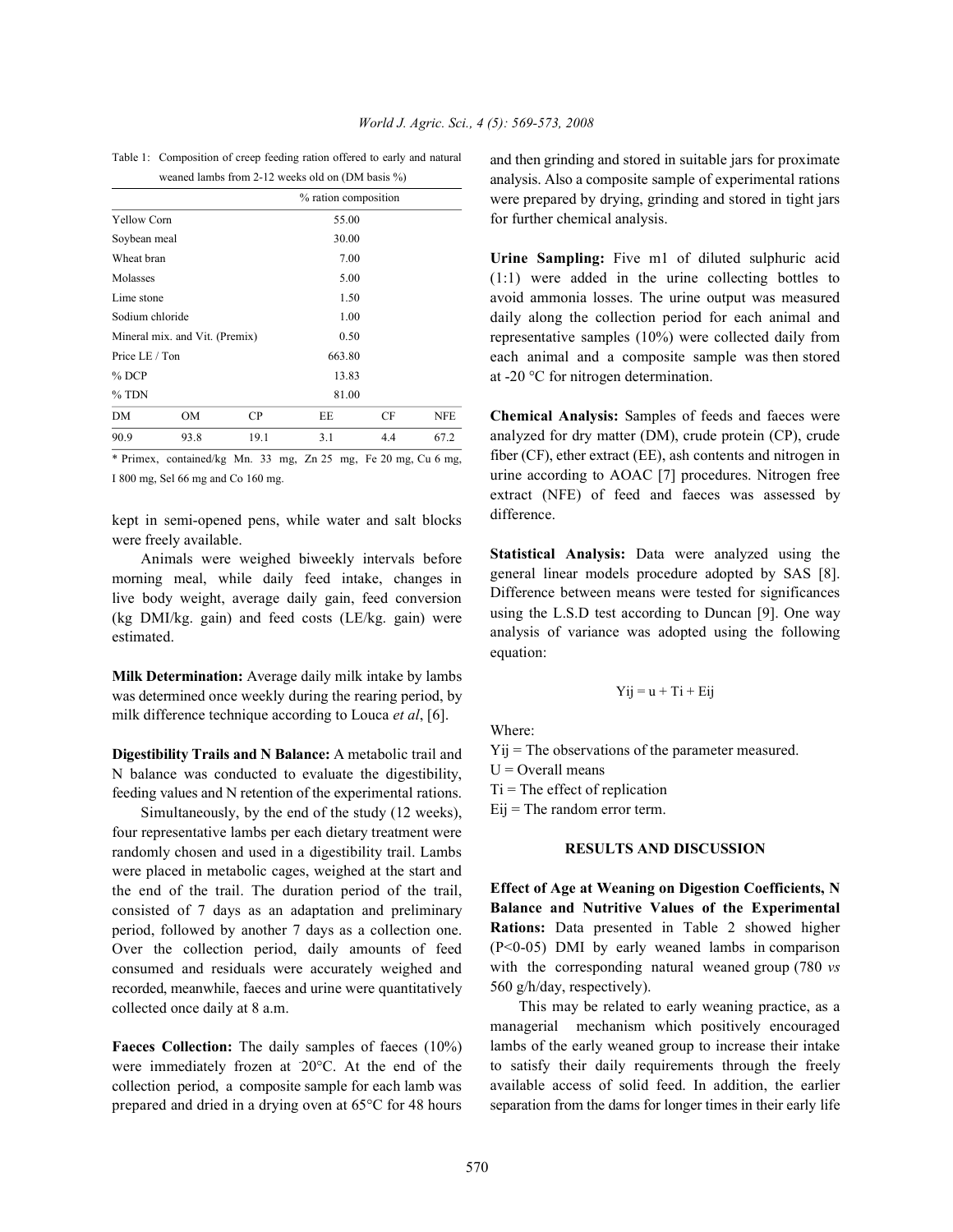| Table 2: Effect of age at weaning on digestion coefficient, N balance and |
|---------------------------------------------------------------------------|
| nutritive values of experimental rations at 12 weeks of age               |

|                                   | Treatments        |                                         |           |
|-----------------------------------|-------------------|-----------------------------------------|-----------|
| Items                             | $T1(NR)^*$        | ------------------------<br>$T2(EW)$ ** | $\pm$ SE  |
| DM intake $g/h/d$                 | 560 <sup>b</sup>  | 780 <sup>a</sup>                        | ± 23.74   |
| Digestibility %                   |                   |                                         |           |
| DM                                | 79.0 <sup>b</sup> | $88.5^{\circ}$                          | ± 1.5     |
| <b>OM</b>                         | 81.0 <sup>b</sup> | 89.7 <sup>a</sup>                       | $\pm$ 1.3 |
| CP                                | 73.2 <sup>b</sup> | $85.5^{\circ}$                          | ±1.0      |
| CF                                | 86.7 <sup>b</sup> | 95.6 <sup>a</sup>                       | ±1.8      |
| EE                                | 75.4 <sup>b</sup> | $88.2^{a}$                              | $\pm 1.1$ |
| <b>NFE</b>                        | $83.2^{b}$        | $90.5^{\circ}$                          | ± 2.1     |
| Nutritive values %                |                   |                                         |           |
| <b>TDN</b>                        | 79.0 <sup>b</sup> | $87.5^{\circ}$                          | ± 2.3     |
| <b>DCP</b>                        | 14.0 <sup>b</sup> | $16.3^{a}$                              | $\pm 0.9$ |
| Utilization of dietary $N(g/h/d)$ |                   |                                         |           |
| NI                                | 17.1 <sup>b</sup> | $23.8^{a}$                              | ± 1.5     |
| <b>FN</b>                         | 4.6               | 3.5                                     | $\pm 0.5$ |
| UN                                | 6.1               | 12.8                                    | $\pm 0.9$ |
| DN                                | 12.5              | 20.3                                    | ± 1.2     |
| NB                                | 6.4 <sup>b</sup>  | 7.5 <sup>a</sup>                        | $\pm 0.9$ |

a and b different letters indicate significant difference  $(P = 0.05)$ 

\* NR = Natural rearing at 12 weeks old

\*\* EW = early weaning at 8 weeks old

Table 3: Effect of age at weaning on body weight gain, feed efficiency and feed cost/kg gain for Ossimi male lambs fed different rations during the period (2-8wks old)

| Item                                                 | T1              | T <sub>2</sub>  |  |  |  |
|------------------------------------------------------|-----------------|-----------------|--|--|--|
| Mean feed intake $g/h/d\pm SE$                       |                 |                 |  |  |  |
| Milk $(m.l./h/d)^{(1)}$                              | $342 \pm 37.68$ | $347 \pm 37.68$ |  |  |  |
| Starter $(g/h/d)$                                    | 185             | 188             |  |  |  |
| DMI(g/h/d)                                           | $212\pm6.0$     | $215 \pm 7.0$   |  |  |  |
| EngI (Mcal/h/d)                                      | $0.45 \pm 0.03$ | $0.46 \pm 0.03$ |  |  |  |
| CPI(g/h/d)                                           | $54\pm2.4$      | $55\pm2.8$      |  |  |  |
| Body weight gain±SE                                  |                 |                 |  |  |  |
| Av. Initial B.W $(kg)^{(2)}$                         | $3.80 \pm 0.25$ | $3.70 \pm 0.25$ |  |  |  |
| Av. Final B.W $(kg)^{(3)}$                           | $8.80\pm0.46$   | $8.60 \pm 0.82$ |  |  |  |
| Total B.W. gain (kg)                                 | $5.0 \pm 0.37$  | $4.9 \pm 0.54$  |  |  |  |
| Av. daily gain $(g)$                                 | $102+7.0$       | $100+6.0$       |  |  |  |
| Feed efficiency and feed cost (pt.) kg gain $\pm$ SE |                 |                 |  |  |  |
| Kg DMI / Kg gain                                     | $2.10\pm0.03$   | $2.20 \pm 0.03$ |  |  |  |
| Energy I Mcal/kg gain                                | $4.4 \pm 0.11$  | $4.6 \pm 0.11$  |  |  |  |
| Kg CPI / Kg gain                                     | $0.53 \pm 0.01$ | $0.55 \pm 0.01$ |  |  |  |
| Feed cost (pt.) kg gain                              | $177+9.0$       | $181 \pm 11.0$  |  |  |  |
|                                                      |                 |                 |  |  |  |

a and b different letters indicate significant difference ( $P = 0.05$ ).

(1) Current price of 1 kg ewes milk =160 pt.

(2) Av. Initial B.W = 7 days old.

(3) Final B.W = 8 weeks old.

was another stimulating factor in enhancing DM intake for such group.

Digestibility coefficients as shown in Table 2 indicated higher  $(p<0.05)$  values for the same ration by the early weaned groups lambs. This result may be suggested that weaning lambs as early as 8 weeks of age led to develop the capability of such lambs at an earlier age. According to Walker and Walker [10], the rumen microorganisms of 3-week-old lambs can digest as wide a variety of carbohydrates and proteins as can those found in the adult sheep. Moreover, Hinds *et al.* [11]found that lambs weaned at 6 weeks grew as well as those weaned at 9 weeks when fed *ad lib*. On the other hand, Brownlee [12] reported that weaning at 8-12 weeks is becoming fairly common in breeds which have relatively low milk yield, while Barnicoat *et al..* [13] pointed out to insignificant difference in performance from weaning to slaughter between lambs weaned at 9,12 and 16 weeks.

Nutritive values of creep feeding ration (Table 2) indicted higher  $(p<0.05)$  nutritive values in different terms for the same ration by early weaned lambs. The highest nutritive values exhibited by the early weaned group may be attributed to the early weaning practice which led to activate and promote developed rumination by such group of lambs indicating well developed fermentation process.

Utilization of dietary N indicated higher ( $p<0.05$ ) NI by early weaned lambs due to the higher  $(p<0.05)$  DMI, which led in turn to higher  $(p<0.05)$  N retention due to the well developed rumination and fermentation in comparison with the later weaned lambs. According to Ørskov *et al.* [14] the lack of ruminal development in milk-fed newborn animals may be due to the effective shunting of milk directly to abomasum by the reflexive closure of the reticular groove, thus preventing substrate for the establishment of ruminal fermentation from entering the rumen.

The higher developed rumination and fermentation in early weaned lambs led to improve the utilization of dietary N intake (85.5% CP digestibility, Table 2), which led to retain more dietary N. Commonly, NI, ND and N retention, were in favor of the early weaned group in comparison with the corresponding natural weaned lambs.

**Effect of Age at Weaning on Lamb's Performance (2-8 Weeks Old):** Data presented in (Table 3), showed in general similar milk and creep feeding intakes for both early and natural – fed groups and without significant differences between them.

As a result, no-significant differences were detected between the two reared groups in DMI, gross energy and CPI g/h/day. Also, early weaned lambs showed same final live body weight, total and daily body weight gains in comparison with the natural weaned group lambs during the earlier few weeks of their life, in spite of the similar initial live body weight and the similar intake of both the two groups.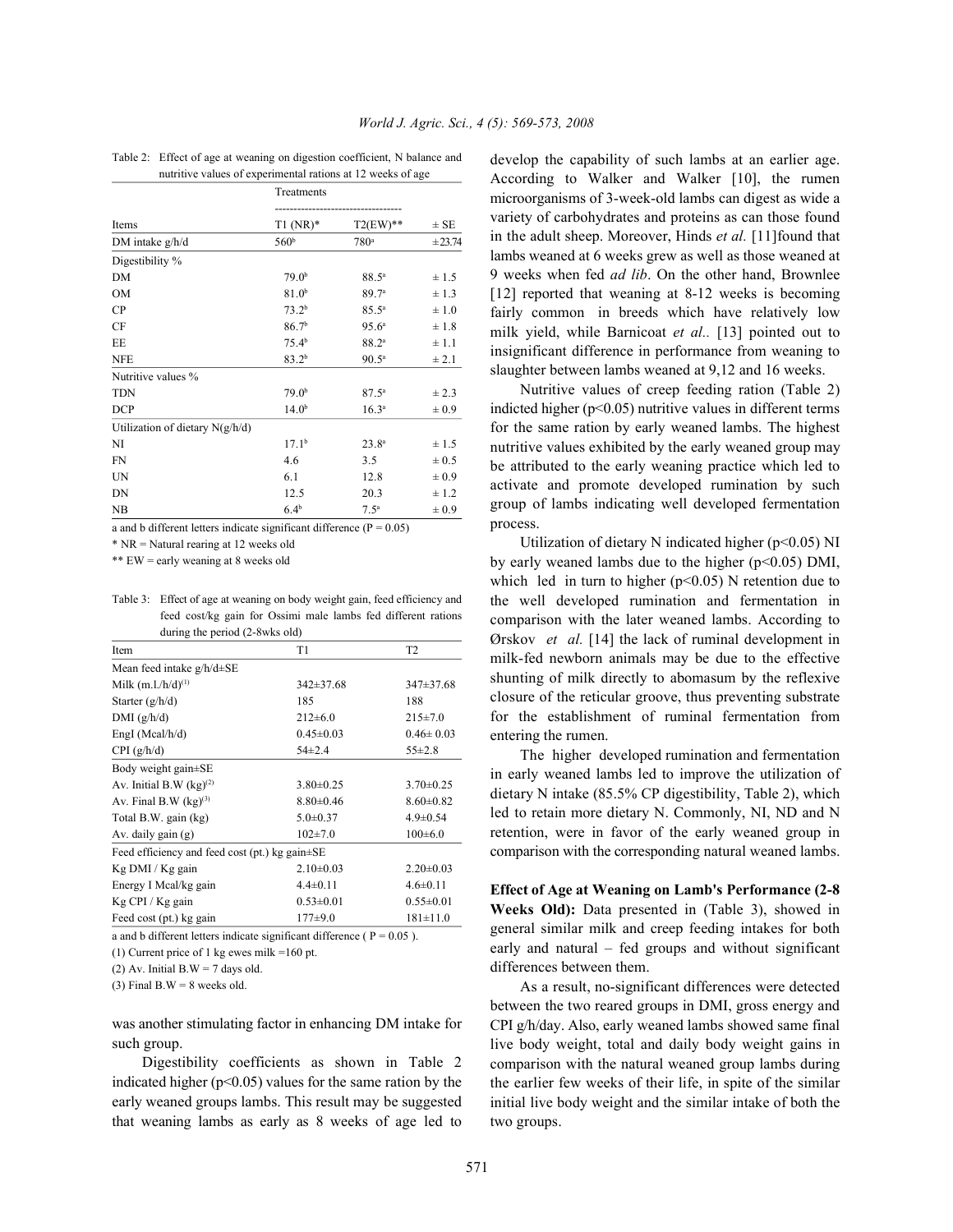Table 4: Effect of age at weaning on performance of Ossimi male lambs (9-2 weeks old )

| Item                                                 | T1                       | T <sub>2</sub>          |  |  |
|------------------------------------------------------|--------------------------|-------------------------|--|--|
| Mean feed intake $g/h/d \pm SE$                      |                          |                         |  |  |
| Milk $(ml/h/d)^{(1)}$                                | 157                      | --                      |  |  |
| Starter $(g/h/d)$                                    | 487                      | 637                     |  |  |
| $DMI$ (g/h/d)                                        | $463 \pm 11$             | $579 \pm 13$            |  |  |
| $ENI$ (Mcal/h/d)                                     | $1.09 \pm 0.12$          | $1.40 \pm 0.14$         |  |  |
| $CPI$ (g/h/d)                                        | $102+9.0$                | $122 \pm 10$            |  |  |
| Body weight gain±SE                                  |                          |                         |  |  |
| Av. Initial B.W $(kg)^{(2)}$                         | $8.80\pm0.5$             | $8.60 \pm 0.8$          |  |  |
| Av. Final B.W $(kg)^{(3)}$                           | $14.10 \pm 1.4$          | $15.10 \pm 1.3$         |  |  |
| Total B.W. gain (kg)                                 | $5.30\text{ h}\pm0.8$    | $6.50 \pm 0.7$          |  |  |
| Av. Daily gain (g)                                   | $189^{\mathrm{b}}\pm 26$ | $232 - 25$              |  |  |
| Feed efficiency and feed cost (pt.) kg gain $\pm$ SE |                          |                         |  |  |
| Kg DMI / Kg gain                                     | $2.4 \pm 0.3$            | $2.5 \pm 0.2$           |  |  |
| Energy I Mcal/kg gain                                | $5.8 \pm 0.4$            | $6.0 \pm 0.5$           |  |  |
| Kg CPI / Kg gain                                     | $0.54 \pm 0.04$          | $0.53 \pm 0.04$         |  |  |
| Feed cost (pt.) kg gain                              | $298^{\mathrm{a}}\pm15$  | $183^{\mathrm{b}}\pm12$ |  |  |

a and b different letters indicate significant difference ( $P = 0.05$ )

(1) Current price of 1 kg ewes milk =160 pt.

(2) Av. Initial  $B.W = 9$  weeks old

(3) Final B.W =  $12$  weeks old

Similar results were obtained by Bonsma and Engela [2], who found that lambs weaned at 8 weeks of age had the same growth rate as un-weaned controls (10 weeks). Alhadrami *et al..* [15] indicated that age at weaning affected (p< 0.009) average daily gain and feed conversion ratio in favor of the early weaned group lambs (8 weeks), in spite of their higher (p<0.009) DMI in comparison with the late-weaned lambs (12 weeks). Feed efficiency, feed costs and economic costing were not statically differ between the groups.

**Effect of Age at Weaning on Lamb's Performance (9-12 Weeks Old):** Data presented in (Table 4) illustrated the performance of both the early and natural weaned groups during 9-12 weeks of age. As shown, lower milk intake (157 ml/h/day) was available for the natural weaned group lambs. Daily dry mater intake was higher for early weaned group compared with the control (637 *vs* 487 g/h/day) with significant difference between them. Also, EngI and CPI intake were found to be in the same trend obtained of DMI. This may be related to the higher solid feed intake for lambs in the second group which encouraged them to accelerate solid feed to satisfy their daily requirements. In addition, it could be suggested that the natural rearing group consumed lower amount of solid feed because of suckling their dams. On the other hand, the early weaned lambs seem to have the suitable daily requirements relative to their age and live body weight.

As for the effect of age at weaning on lambs gains, it was shown higher (p<0.05) final live body weight in favor of the early weaned group lambs as a result to their higher (p<0.05) daily gain during their later life (232 g/h/day) in comparison with the natural weaned group lambs (189 g/h/day). However, both the two age groups had similar live body weight at the age of 8 weeks. Similar results were obtained by Schichowski *et al.* [16], who reported that lambs weaned at 8 weeks of age had greater  $(P = 0.004)$  ADG compared with lambs weaned at 16 wk of age. While, Holcombe *et al.* [17] concluded that early (30 days) and natural (60 days) weaned groups showed similar final live body weight after weaning, in spite of the higher ( $p < 0.05$ ) intake of the early weaned group lambs. Also, Samy [18] found that similar final live body weight for both the two ages weaning groups (8 or 12 wks) being a result to the higher  $(P<0.05)$  daily gain for natural weaned group one (277.55 g/h/day) during 9-12 weeks of age.

Feed efficiency results (Table 4), showed similar values in different terms with nearly 60% costs/kg gain in comparison with the natural weaning (183 *vs* 298 pt/kg gain). This might be due to the higher cost and lower dry mater content of milk.

These results clearly indicated that, increasing solid feed consumption by early weaning stimulates rumen morphological development [4]. Also, the important component in successful newborn rearing programs is an early transition to starter grain. Also, this result might due to the increasing of solid- feed for lambs of T2 by early weaning, which enhanced the production of VFA's, which in turn activated the papillary development of such group biologically and functionally and this might be increased the utilization from ingredients of the diet which reflected on lambs gain and efficiency.

### **REFERENCES**

- 1. Wardrop, I.D., 1960. The total growth of the visceral organs of the lamb. II- the effect of diet on growth rate with particular reference to the parts of the alimentary tract. J. Agric. Sci., 55: 127-132.
- 2. Bonsma, H.C. and D.J. Engela, 1941. Fmg ins. Afr., 16:321. Cited by (1). An experimental study of the early weaning of lambs. J.Agric. Sci., 55: 1.
- 3. Bosman, S.W. and H.C. Bonsma, 1944. Fmg ins. Afr., 19:573. Cited by (1). An experimental study of the early weaning of lambs. J.Agric. Sci., 5: 1.